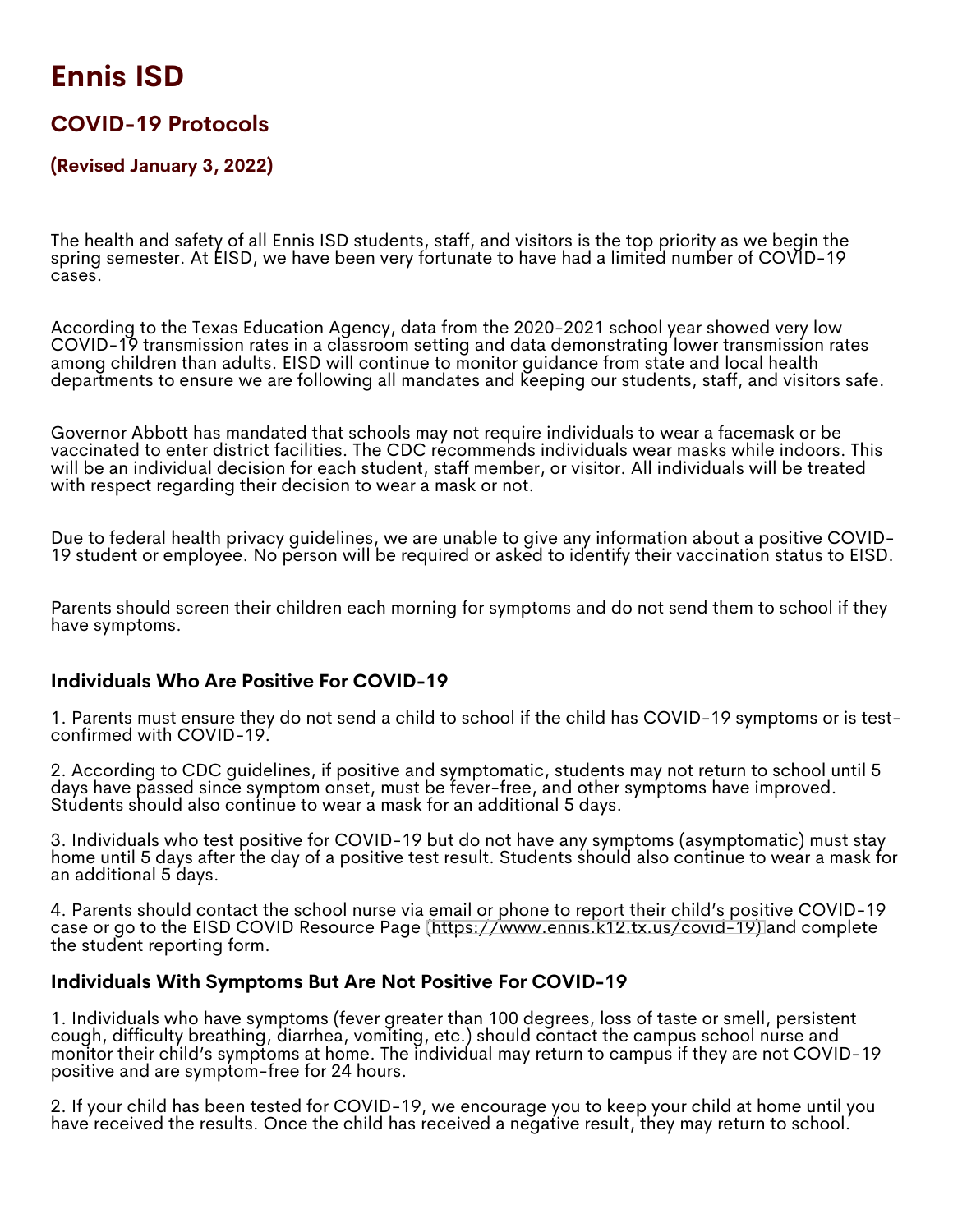#### **Communication**

When there is a positive case on campus, the following procedures for communication will be in place: 1. When there is a positive case of COVID-19 in early childhood, elementary, or intermediate classroom, the teacher in the homeroom class will send a classroom parent communication through Skyward informing them of the positive case. This correspondence does not mean all students in the class have been in close contact with that individual.

2. When there is a positive case of COVID-19 on the junior high or high school campus, a parent email will be sent to all campus parents informing them of the positive case. This correspondence does not mean all students on the campus have been in close contact with that individual. (The ECC, Elem, & Inter campuses will receive classroom notifications due to these students being more self-contained than junior high & high school.)

3. The district will maintain a dashboard that will show the number and percentages of positive COVID-19 cases per campus as long as it is relevant.

4. If an individual who has been in a school is test-confirmed to have COVID-19, the school must notify its local health department and must submit a report to the Texas Department of State Health Services each week.

### **Close Contact and Contact Tracing**

1. Parents should monitor students who were in a class or on campus with a positive case. However, they are allowed to continue to attend school but wearing a mask is recommended.

2. Staff will not conduct contact tracing reviews and individuals will not be excluded or required to quarantine from school or work if they have been in close contact and show no symptoms.

### **Mitigation Plan**

- 1. Encouraging hand washing throughout the day.
- 2. Provide hand sanitizer in classrooms and hallways.
- 3. Individuals should stay home when they have signs of any infectious illness.
- 4. Facilities cleaned daily.
- 5. Limit nonessential visitors and volunteers on campus during the school day.
- 6. Inform individuals that wearing a mask is recommended but not required.
- 7. Bottle Filling stations will be utilized when feasible.
- 8. Social distancing at CDC recommendation when feasible.

### **Student Attendance**

1. When students are absent due to any illness, including COVID-19, they will be counted absent (excused) for attendance purposes if they provide a note from a physician.

2. If a parent chooses to have their student stay home due to being in proximity of a positive case but the student has no symptoms, the parent will need to contact the school nurse.

3. Even though students will be counted absent, they will be able to access their classroom Canvas account and will have the opportunity to keep up with classroom assignments. Students will have an opportunity to complete make-up work once they return to school as well.

4. EISD will only provide in-person instruction.

\*The EISD plan and protocols are subject to change as the year progresses. If you have questions concerning the EISD COVID-19 protocols, please contact the school nurse on your child's campus.